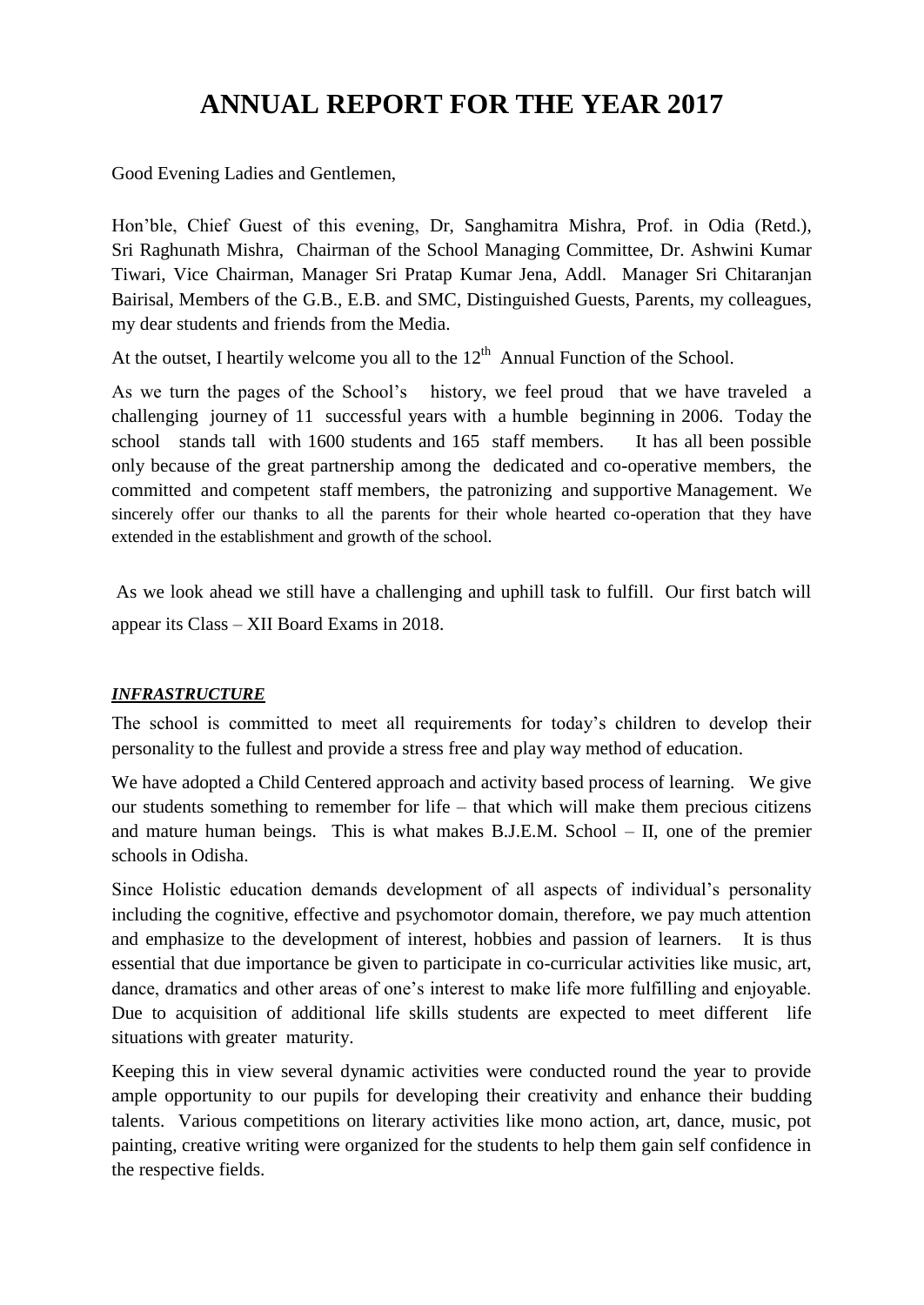Annual Exhibition was organized which helped the children to express their creative abilities. The Annual Cultural and Science Exhibitions for the current session were held this year where students exhibited their art, craft and science projects.

The teachers attended various workshops for their professional development.

Parents-Teachers meeting was organized to sort out student's academic problems.

## **Results in the Board Exam – 2017**

The second batch of Std. X passed in the year 2017 and all the students qualified with flying colours. 9 students secured a perfect CGPA 10 & 22 students secured above 9.6 CGPA.

# **We are proud of our students:**

All of you are honestly following the initiatives of our school, still, let me present a brief report of the year that was for our hardworking students.

Though the list is endless and the achievements innumerable ,we have noted down a few names of those achievers who have taken the name of the school to greater heights and given it due recognition among the peer group.

Guided by our teachers Monalisa Das, Labenyendu Mohan Das and Subhashree Panda, our students Janhavi Pradhan and Biswaranjan Pradhan won the best project prepared under STEM (Science, Technology, Engineering and Mathematics) Interschool Competition organized at Mothers Public School, Bhubaneswar.

- 1. Dattareya Samal of IC stood  $1<sup>st</sup>$  in All India Mawate Ka Shito Ryu Karate Championship, 2017.
- 2. Alisha Subudhi of Std. II A has got the  $1<sup>st</sup>$  prize in All India Mawate Kata Girls and  $2<sup>nd</sup>$  in Fight 2017 which was held at Chennai.
- **3.** Prateek Dash of Class II(B) has got the championship in UCMAS State Level Competition and is the  $2<sup>nd</sup>$  runners up (UCMAS) 2017 National Level, which was held at Ahmedabad. He also won Championship prize at the 22<sup>nd</sup> UCMAS International Mental Arithmatic Competition held at Malayasia on  $10<sup>th</sup>$  and  $11<sup>th</sup>$  of this December. He displayed his expertise by solving all 200 questions within 8 minutes.
- 4. Abhijeet Mohanty of Std. II won the Gold Medal in the  $16<sup>th</sup>$  All India Mawate Ka Shito Ryu Karate Championship 2017 in the under 8 year KATA and under 11 years KUMITE.
- **5.** Outstanding achievement of Anuska Priyadarsini of Std. III for securing 1<sup>st</sup> rank in 22<sup>nd</sup> International UCMAS competition in Malasia
- 6. Ayush Pattanaik of Std. IV secured Yellow and Orange belt in Karate organized by Ministry of Sports and Indian Olympic Association, Govt. of India.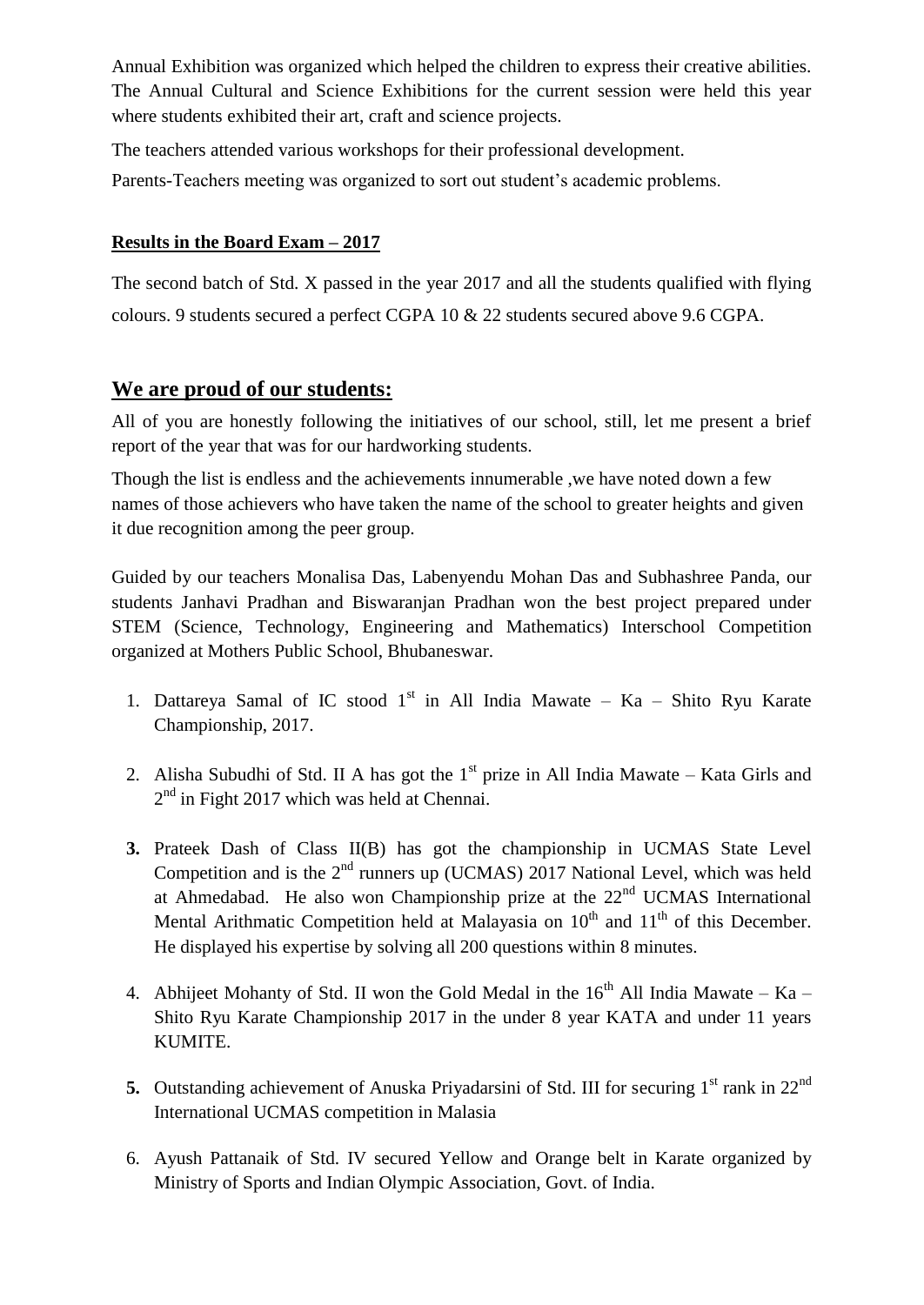- 7. Ashutosh Pattnaik of Std. IV C won Bronze medal at World Artist Day.
- 8. Rutupurna Moharana of Std. IV won Silver medal at World Artist Day.
- 9. Ritesh Kumar Panda of Class V has received the Protsahan Scholarship of Rs.10,000/ for the year 2017 from Dabur Foundation.
- 10. Aiswarya Mohanty of Std. VI got Gold Medal in the  $7<sup>th</sup>$  SOF IEO.
- 11. Vedant Das of Std. VI won the Gold Medal in the  $16<sup>th</sup>$  All India Mawate Ka Shito Ryu Karate Championship 2017 in the under 10 year KUMITE and under 10 years TEAM KATA and Silver in under 10 year KATA
- 12. Ashutosh Hota of Std. VI achieved Gold Medal in Taekwondo Championship 2017 and bronze medal for under 35 kg. Taekwondo, organised by Odisha Olympic Association and Sports Council of Odisha.
- 13. Tejaswini Sahoo of Std. 7 won the  $1<sup>st</sup>$  prize at the State level King Gajapati Narayan Debi Death Anniversary Painting Competition. 2<sup>nd</sup> at the State Level Dr. Sadashiv Tripathy's Death Anniversary Painting competition  $\&$  3<sup>rd</sup> at the State level Dharanidhar Nayak's Death Anniversary painting completion.

1<sup>st</sup> in National Youth Fest 2017, 3<sup>rd</sup> in Art competition from Govt. of Odisha, 1<sup>st</sup> position in National Dhauli Art Festival,  $1<sup>st</sup>$  in Art competition at State level inter school competition.  $1<sup>st</sup>$  in Drawing from Shishu Prativa Saman,  $1<sup>st</sup>$  in Painting Competition organized by Bhubaneswar Citizen Forum. She also got the best artist award from Hon'ble Chief Minister, Shri Naveen Pattanaik on the occasion of Van Mahotsav.

- 14. Shibanee Shataroopa of Std. VIII stood 1<sup>st</sup> in International Award for Art in Modern and contemporary Art Fair 2017. 3<sup>rd</sup> in debate competition organized by Odisha Govt. 3<sup>rd</sup> in Art Competition organized by Odisha Govt.
- 15. Sruti Saloni Mohapatra of Std. VIII won the 1<sup>st</sup> prize (cash award of Rs.5000/-) in the "Reliance Essay Competition"
- 16. Shibangi Giri of Std. VIII won Gold Medal in the International Child Art Exhibition organized by Odisha Modern Art Gallery and  $3<sup>rd</sup>$  prize in the debate and art competition organized by Suchana & Lok Sampark Dept. of Govt. of Odisha.
- 17. Rohini Samal of Std. IX has got  $1<sup>st</sup>$  prize in All Odisha Netaji Championship, 2017 and  $3<sup>rd</sup>$  prize in the Art competition organized by Suchana & Lok Sampark Dept. of Govt. of Odisha.
- 18. Saurav Panigrahi of Std. X has got the "Mo Gaaon Swaro Mana Patra from Tarang Music and secured  $2<sup>nd</sup>$  prize for music in Interschool Competition.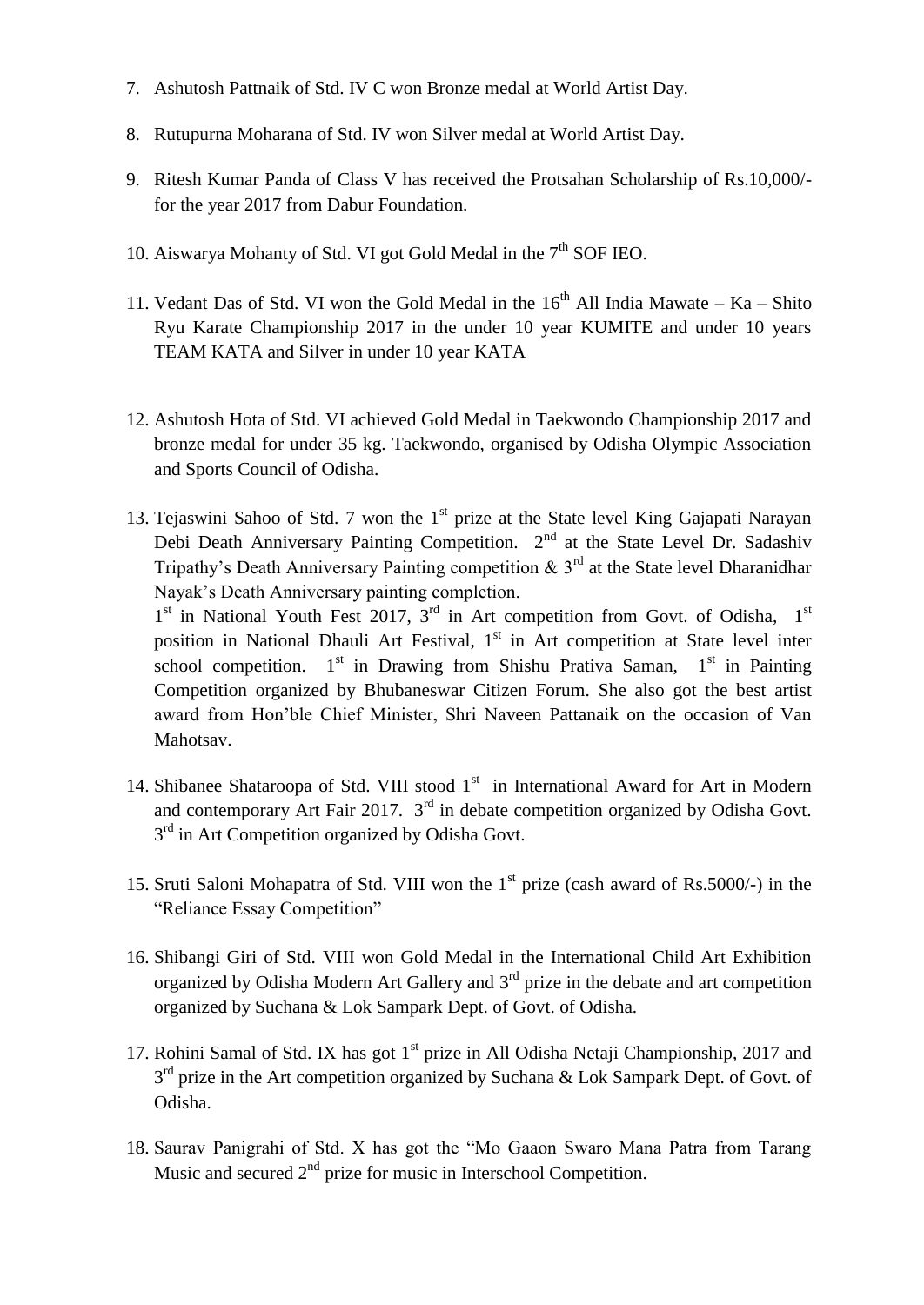## **Apart from this our teachers also created waves :**

- 1. Our Art teacher Sri P. K. Send's painting created on the theme of "The Frontiers of Forbearance" got selected for the exhibition at the  $57<sup>th</sup>$  International Art show, with a cash prize of Rs.30,000/-. His painting will be displayed at the National Art Musuem for 5 years.
- 2. Our Principal won the  $2<sup>nd</sup>$  position for writing excellence for her literary criticism on the painting "The Frontiers of Forbearance" with a cash prize of Rs.10,000/-.
- 3. Miss Subhashree Pand bagged the Best Co-ordinator Award from Silver Zone Olympiads 2017.
- 4. Sri Purna Chandra Parida bagged the Best Co-ordinator Award from Science Olympiad Foundation.
- 5. Ms. Monalisha Das bagged the Best Co-ordinator award from Gobwell.

## *Now is the time for our School's achievement :*

- Our school got the best entry award on the occasion of World Artist Day.
- The school also secured the  $2<sup>nd</sup>$  position in the Gobwell Talent Haunt Award, 2017.

## **SEMINARS AND WORKSHOPS**

Our teachers participated in various training and workshops to enhance our knowledge as well as teaching methodology to name a few :

- i) Suniti Naik, Subhashree Panda, Monalisha Praharaj, L. Mohan Das and N. K. Tripathy attended a workshop on Managing Autism.
- ii) Mrs. Sangeeta Sharma attended the programme on Class room Management through Communication and Collaboration organized by British Council.
- iii) Mrs. Sangeeta Sharma, Ankita Das, Subhashree Panda & Neelam Mohanty attend "Hemakshara" a workshop for effective teaching.
- iv) Monalisha Praharaj attended the Capacity Building Programme for Resource Person in Communicative English Class X organized by CBSE.
- v) Principal has undergone 2 Principals Training Programmes organized by CBSE.

## **SCOUTS AND GUIDES**

A fresh batch of students were inducted into the Scouts and Guides during the Investiture Ceremony .Our students made us proud by participating in the State Republic Day parade. The senior students cleared their Tritiya Sopan Badge Test. Our students also participated in the Basant Diwas and Sadbhavana Diwas, organized by Bharat Scout and Guides, and brought laurels for the school.

The Scout Master Mr. Rabinarayan Moharana and Guide Captain Mrs. Anusuya Moharana along with 10 students of Scouts and Guides attended the National Jamboree at Maysore in January, 2017.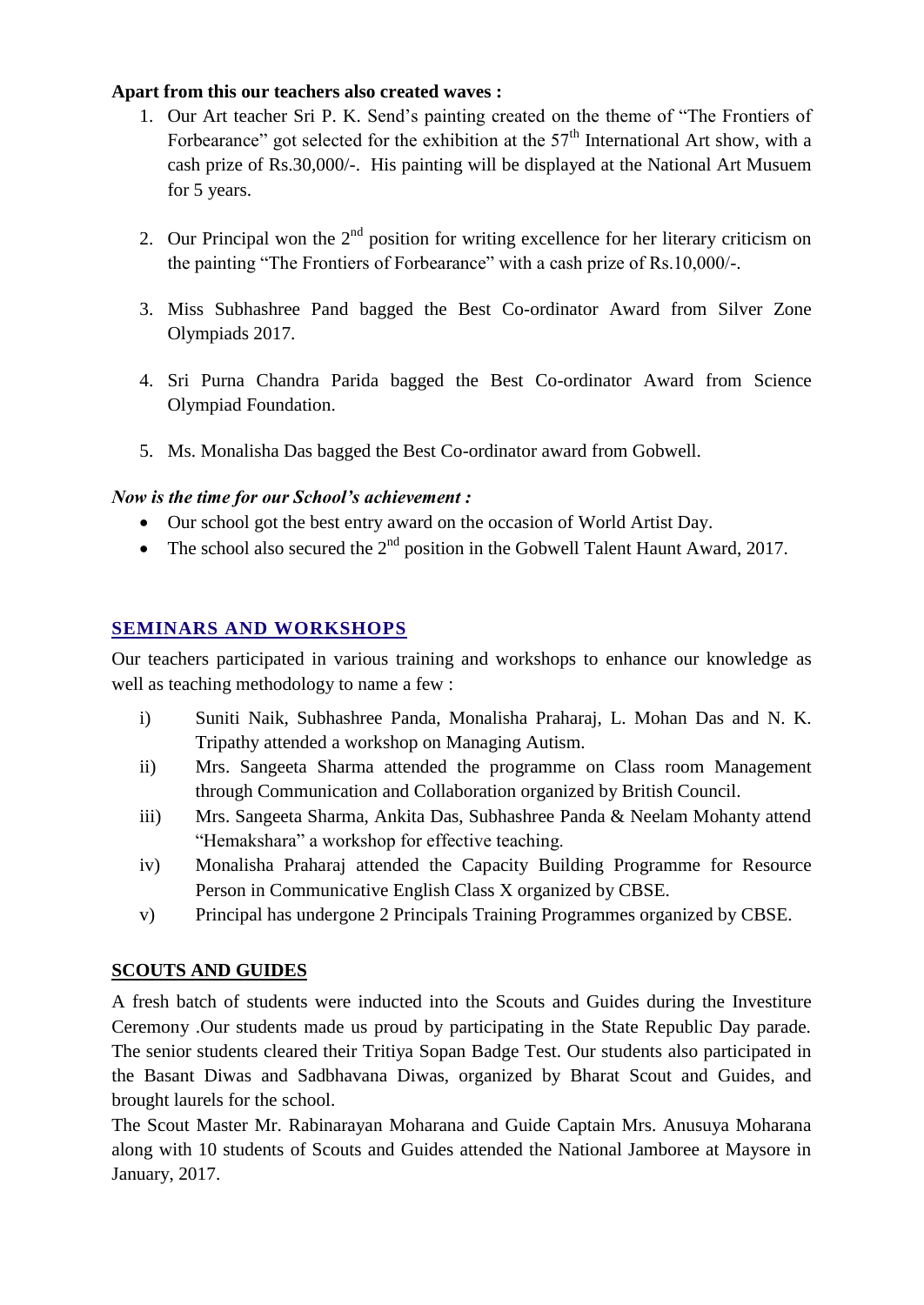They also attend the Skill Development Training and Special Training Course on pioneering at National Training Centre, Punchmari, Madhya Pradesh.

10 Scouts and Guides were selected for State Parade on Independence Day 2017. They also attended District Campore at Bhubaneswar and won prizes in Exhibition, Skillorama, Art and Craft Competition.

## **GAMES AND SPORTS**

Besides regular game periods, the school conducts the Annual Sports every year to spot the hidden talents in the students. Students having inclination for in-door games or outdoor games are guided technically just to make them achievers. Under fitness programme regular drill and yoga classes are conducted every week.

## **OTHER ACTIVITIES**

We kept ourselves busy while organizing different activities throughout the year by enrolling for the International School Awards, by observing different International days such as World Tiger Day, World Friendship Day, World Photography Day, etc. Besides this our students discharged their social responsibilities making people sensitive towards good health and our surroundings. Students also went for many cleanliness drives in nearby temple premises.

## **Plantation Drive :**

We also went for a plantation drive during the Vanmahotsav Week.

#### **Cleanliness programme :**

We constantly conduct cleanliness drive campaigns to make the "Swacha Bharat Abhiyan" call give by our Hon'ble Prime Minister a success.

## **INFRASTRUCTURAL DEVELOPMENT**

This year we have developed a Basket Ball Court with the generous help received from TATA Corporate Services. Specialised coach will be hired to help our student to get good practice in the game and excel in future to compete in the interschool basket ball tournaments.

## **School Transport System :**

We are bound by our commitment to provide the safest means of transport for our students. For this we are at present having our own fleet of 14 buses and 4 TATA Wingers for commuting of students. All our vehicles have been fitted with GPS Sysem for tracking of vehicles.